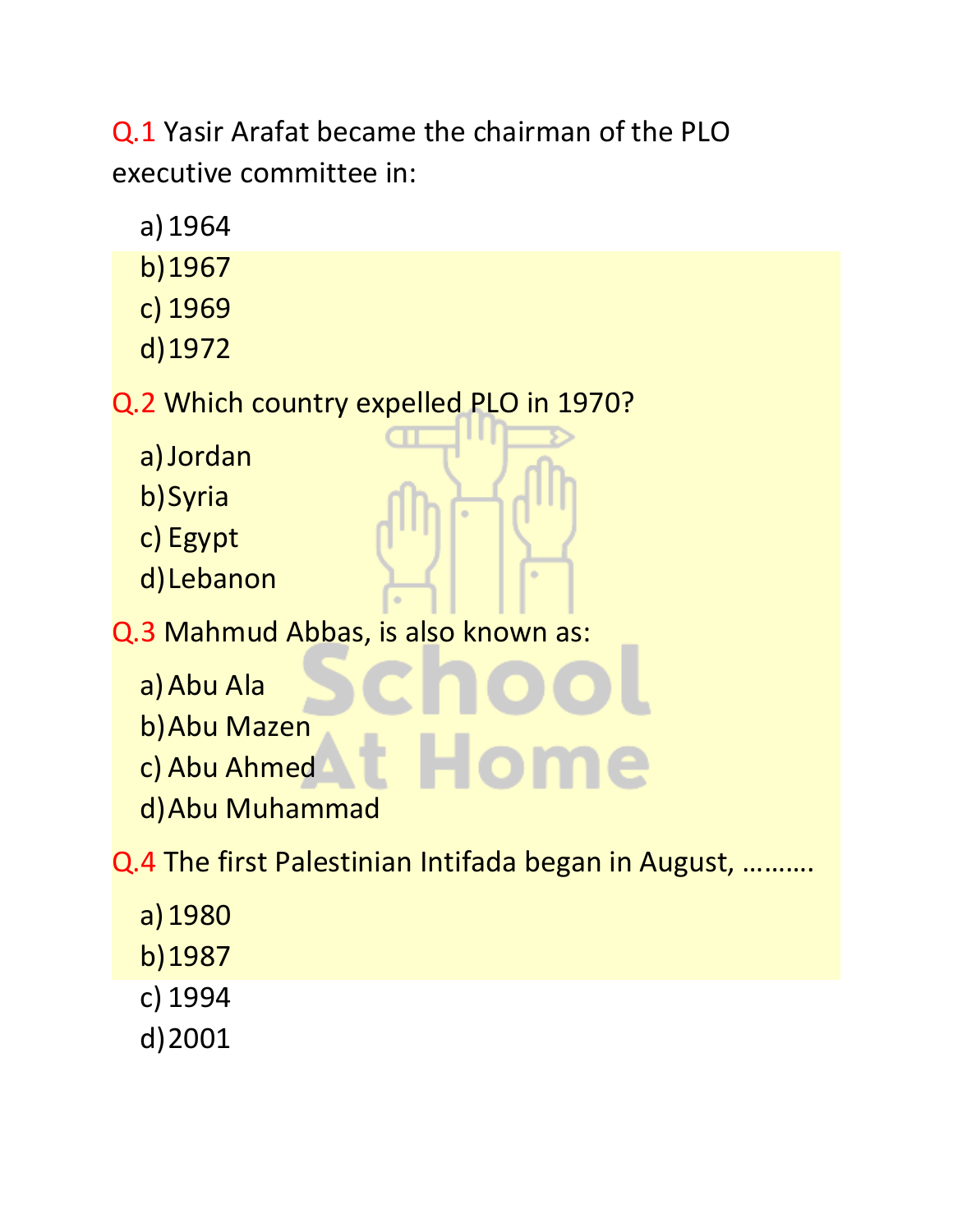Q.5 The second Palestinian Intifada started in ……..

- a)2000
- b)2001
- c) 2002
- d)2003
- Q.6 When Hamas was formed?
	- a)1980
	- b)1983
	- c) 1985
	- d)1987

Q.7 How many seats were secured by Hamas in the house of 132 in 2006 Election?

**At Home** 

- a)65
- b)76
- c) 71
- d)56

Q.8 Who is the president of Palestine?

- a) Ismail Haniyya
- b)Mahmoud Abbas
- c) Ahmad Ceoric
- d)Ahmed Yasin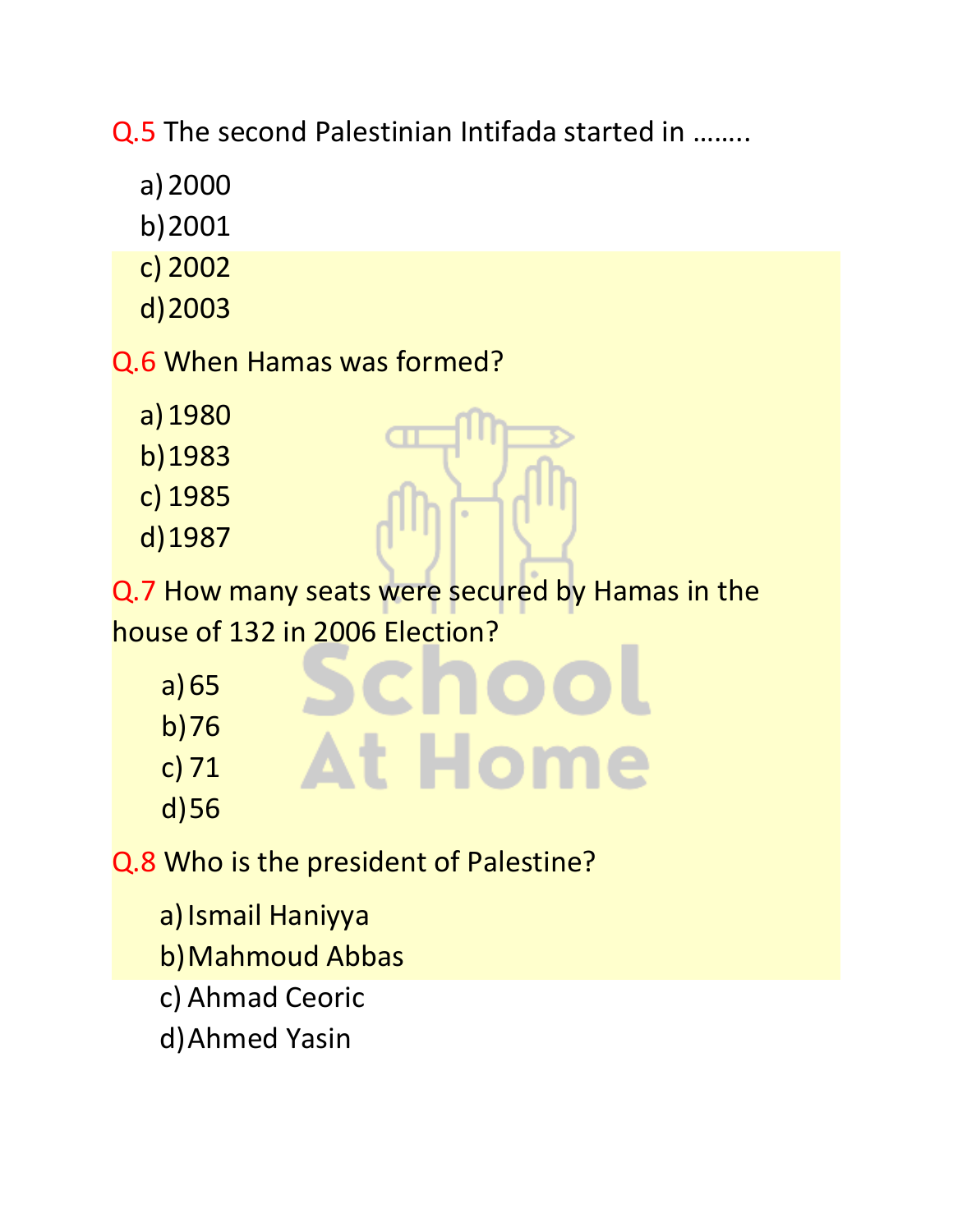Q.9 In which country the population of Kurds is living?

a)Turkey

b)Iraq

c) Syria

d)All of above

Q.10 The Kurds are mainly Sunni Muslims and their dialect is …………

a) French

b)Iranian

c) Arabic

d) None of the above

Q.11 During Iran-Iraq War, Iraq destroyed many Kurdish Villages in …………

At Hom

- a)1988
- b)1999

c) 1974

d)1992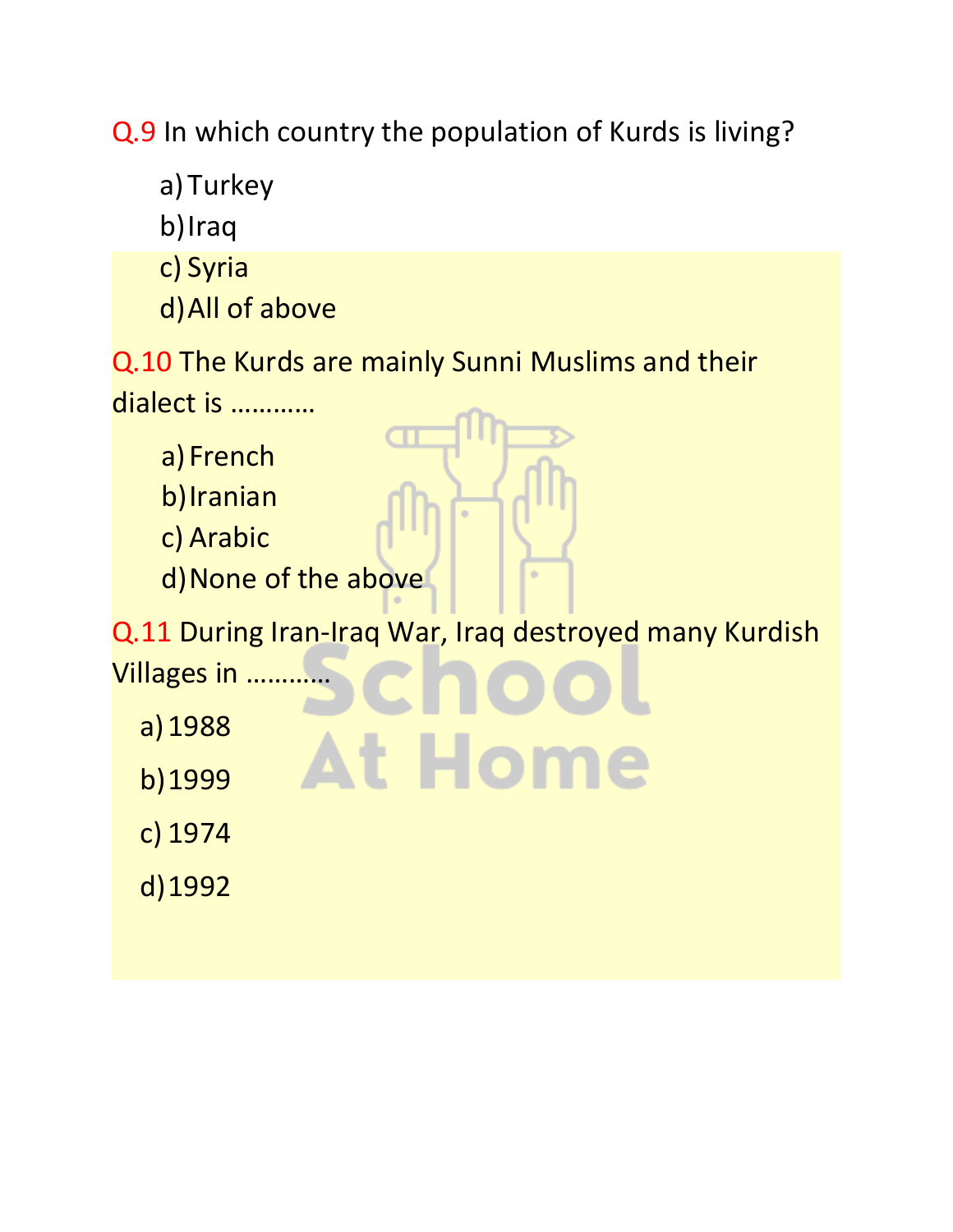Q.12 Iraqi troops invaded and captured the Kurdish city of Irbil in ……….

- a)1990
- b)1989
- c) 1996
- d)1980

Q.13 The claimed area of Kurdistan by Kurds is

- a)50,000 sq. mi
- b)74,000 sq. mi
- c) 40,000 sq. mi
- d)30,000 sq. mi

Q.14 14 points of Woodrow Wilson were presented at …

At Hom

- a) Severs
- b)London
- c) Tehran
- d)Versailles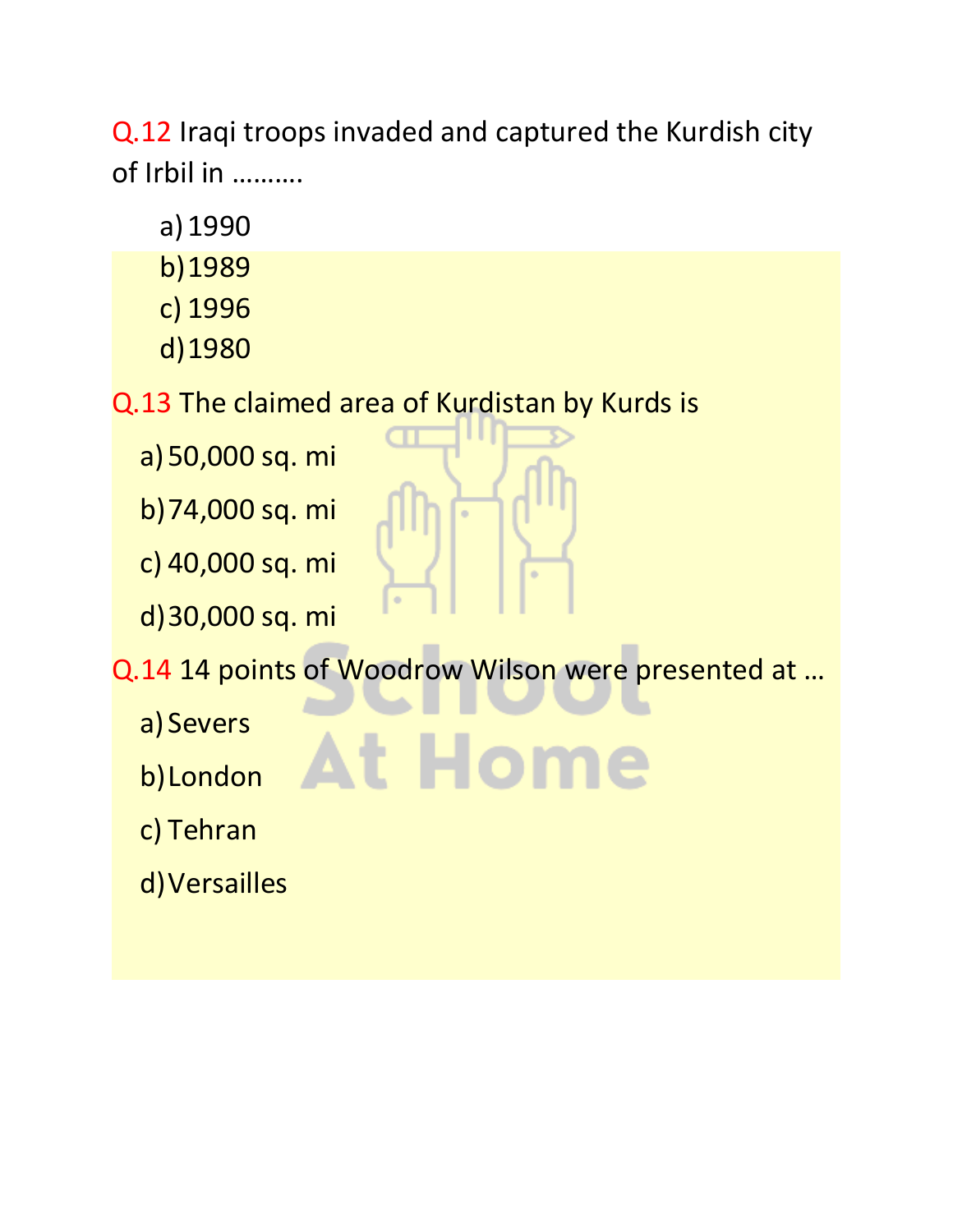Q.15 The treaty of severs contemplated the possibility of independence of Kurds in ……..

- a)1911
- b)1916
- c) 1920
- d)1935

Q.16 Kurdish Democratic party was legalized in

- a)1958
- b)1960
- c) 1970
- d)1945

Q.17 Barazani went into exile in Karaj Suburb of

At Hom

- a) Kabul
- b)Colombo
- c) Tehran
- d)Grozny

Q.18 Total area of Cyprus is ……..

- a)4000 sq. km
- b)6500 sq. km
- c) 2071 sq. km
- d)9251 sq. km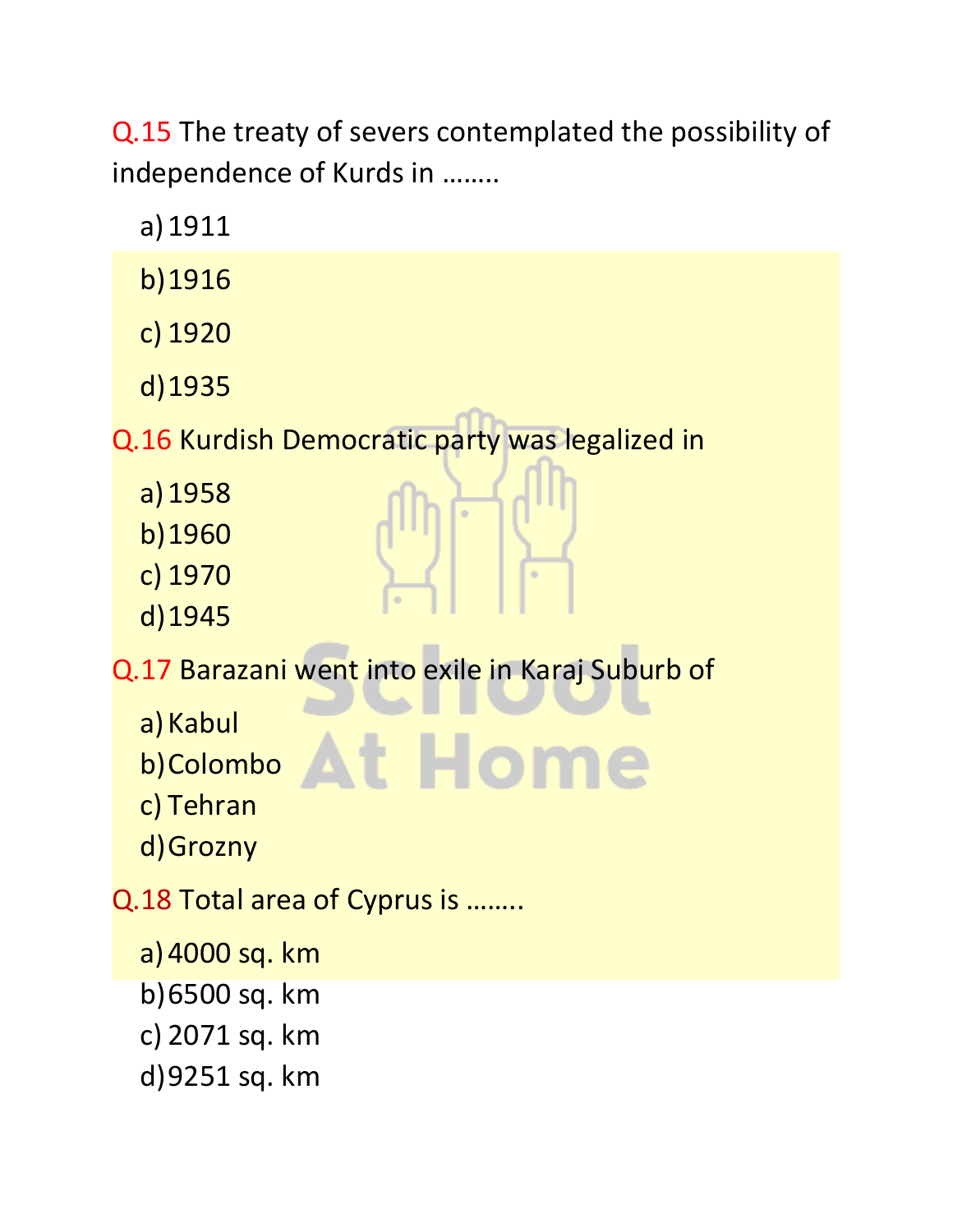Q.19 The capital of Cyprus is ………..

- a) Nicosia
- b)Istingil
- c) Aerosia
- d)None of these

## Q.20 The Turks ruled over Cyprus from

- a)1611-1719 b)1500-1600 c) 1724-1840 d)1571-1878
- Q.21 The British acquired the rights over Cyprus in ..........
	- a)1799
	- b)1850
	- c) 1878
	- d)1890
- **At Hom**

Schoc

- Q.22 Cyprus joined the British Commonwealth in ……….
	- a)1961
	- b)1955
	- c) 1960
	- d)1962